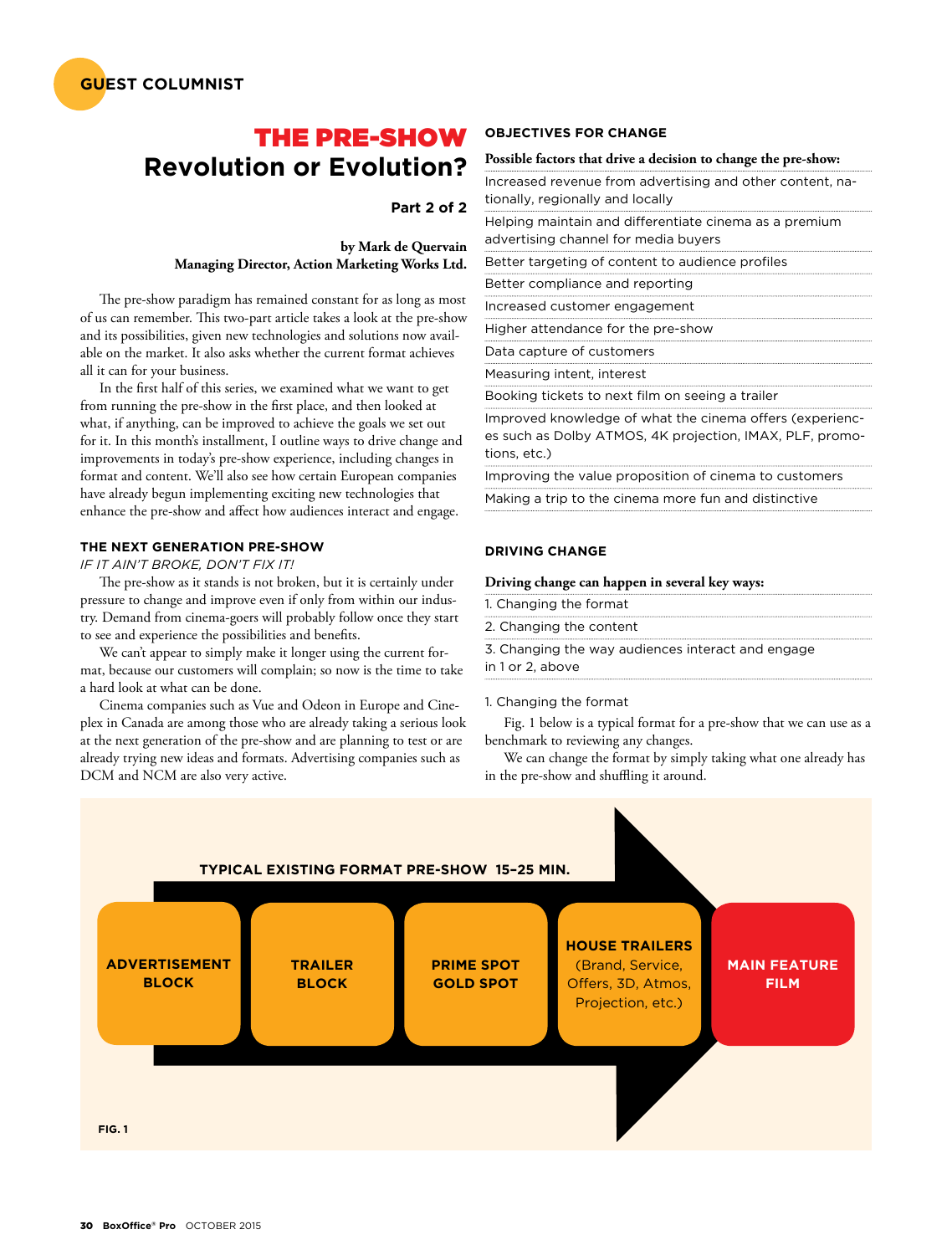**Flipping the advert slot with trailers (fig. 2):** This in theory would increase the value of the advertising revenue obtainable and possibly drive earlier admissions to the pre-show because of the pulling power of the trailers. A simple, quick, and possible easy winwin. The possible down side is that customers will miss the trailers, complain about the ads, and not bother with the pre-show at all.

if it requires more effort to achieve and possibly more upfront expense initially. The idea is that the pre-show is a show in its own right, one that contains interesting and informative content, news, etc., while being able to continue to include advertising and trailers.

By changing format, it is conceivable at least that new revenue streams and models can be generated that offer increased income potential either from brands,



**Carving up adverts and trailers slots into smaller, shorter segments (fig 3):** This results in a more dispersed mash-up of adverts and trailers. This might be more risky that the first alternative as it could result in a sort of non-pre-show with no proper flow or structure in the eyes of customers. It's not as clear either if advertisers would prefer this versus just placing adverts nearer to the main feature.

2. Changing the content

From various conversations with exhibitors and from work I have done in the past, I know that the idea of changing content is certainly appealing, even partnerships, sponsors, film companies, etc.

The challenge is deciding what the new "show" looks like and what it contains. It needs to be produced, scripted, filmed, and distributed. It also needs to be kept fresh with new content at least every four to six weeks and be presented possibly by a well-known figurehead. The mix of content can change depending how long the new "show" is planned to run (**fig. 4**).

3. Exciting new technologies and content suppliers that enhance the pre-show, changing the way audiences interact and engage

At the forefront of driving change of the pre-show

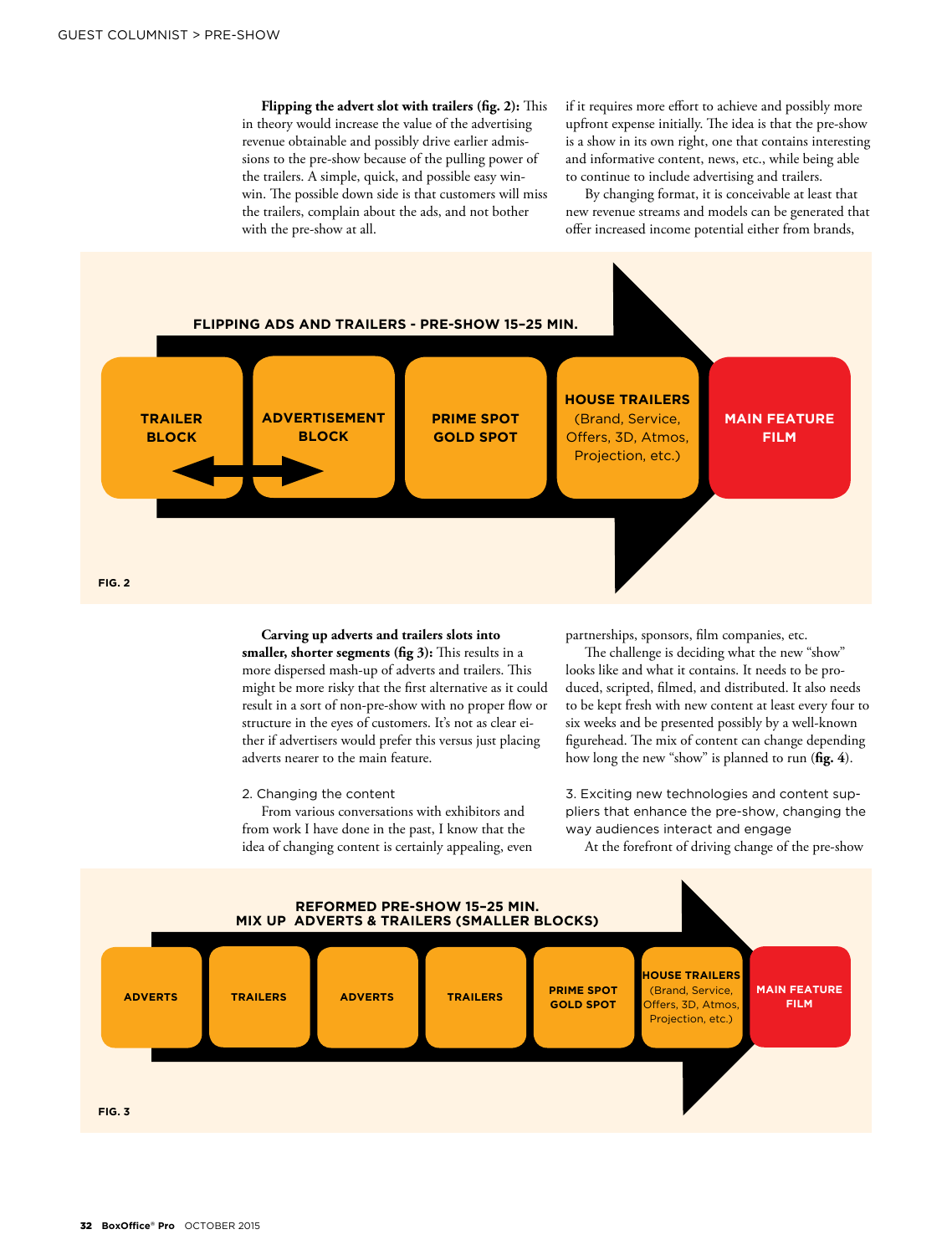

there are three companies with whom I moderated a panel at this year's CineEurope in Barcelona, TimePlay, AE, and Cinime. All share a vision about improving and changing the pre-show even if their solutions may vary.

Another company worth mentioning is HTS, which should also be included in this group with their new product called CineCardz, which we will touch on later.

These companies not only provide new innovative ways that drive audience participation and engagement but also supply content that is specially created and optimized with this in mind while also delivering the sales piece cinemas require from both advertising and movies.

In effect, they enable cinemas to change the preshow in more dynamic ways while also facilitating specific requirements from the exhibitor whether enhancing their own bespoke content or providing a more diverse range of choices than

would otherwise be the case.

Let's take a look at each of these companies in turn:

#### **TIMEPLAY**

Jon Hussman, CEO of TimePlay, has been involved with the cinema industry for many years, pioneering audience interactivity and engagement of content on the big screen.

As technologies including smartphones have evolved, so has TimePlay's ability to invest in, develop, and deliver something really different for cinema audiences in the pre-show and potentially at other times as well. In fact TimePlay was the first company to offer two-way multiplayer gaming systems in multiperson venues including cinema. They have patented technology that

turns a mobile device such as a smartphone into a fully interactive gaming and communications device that can be used at venues with screens to create a completely new entertainment experience.

There is no doubt that this new technology has the potential to go beyond opening up the pre-show, as it can be applied to whole new complete show experiences including gaming, which has been a significant challenge for the cinema industry given restrictions of numbers of players able to play at any one time via standard consuls such as PlayStation and X-Box.

To emphasize how long gaming has been tried and tested by cinemas, CinemaxX in Germany was trailing pay-and-play gaming screens equipped with PCs in 2007.

Jon Hussman said: "There's a smartphone in the pocket of just about everyone sitting in the cinema. TimePlay is an app that turns these smartphones into

д

timen

whet to Auditorium 12

T

game controllers, allowing any number of moviegoers to interact with what's happening on the cinema screen in real time. TimePlay is the only pre-show solution that enables patrons to use their phones to influence content on the big screen."

During the portion of the preshow allotted for TimePlay, everything is interactive: ads, trailers, even sponsored entertainment.

Instead of passively watching a car commercial, audience members use their phones as steering wheels to race cars on the big screen. Instead of watching a conventional sports ad, the audience can take shots at the net themselves, launching soccer balls from their phone that sail past the goalie on the big screen.

They compete to see their names in front of the whole audience in the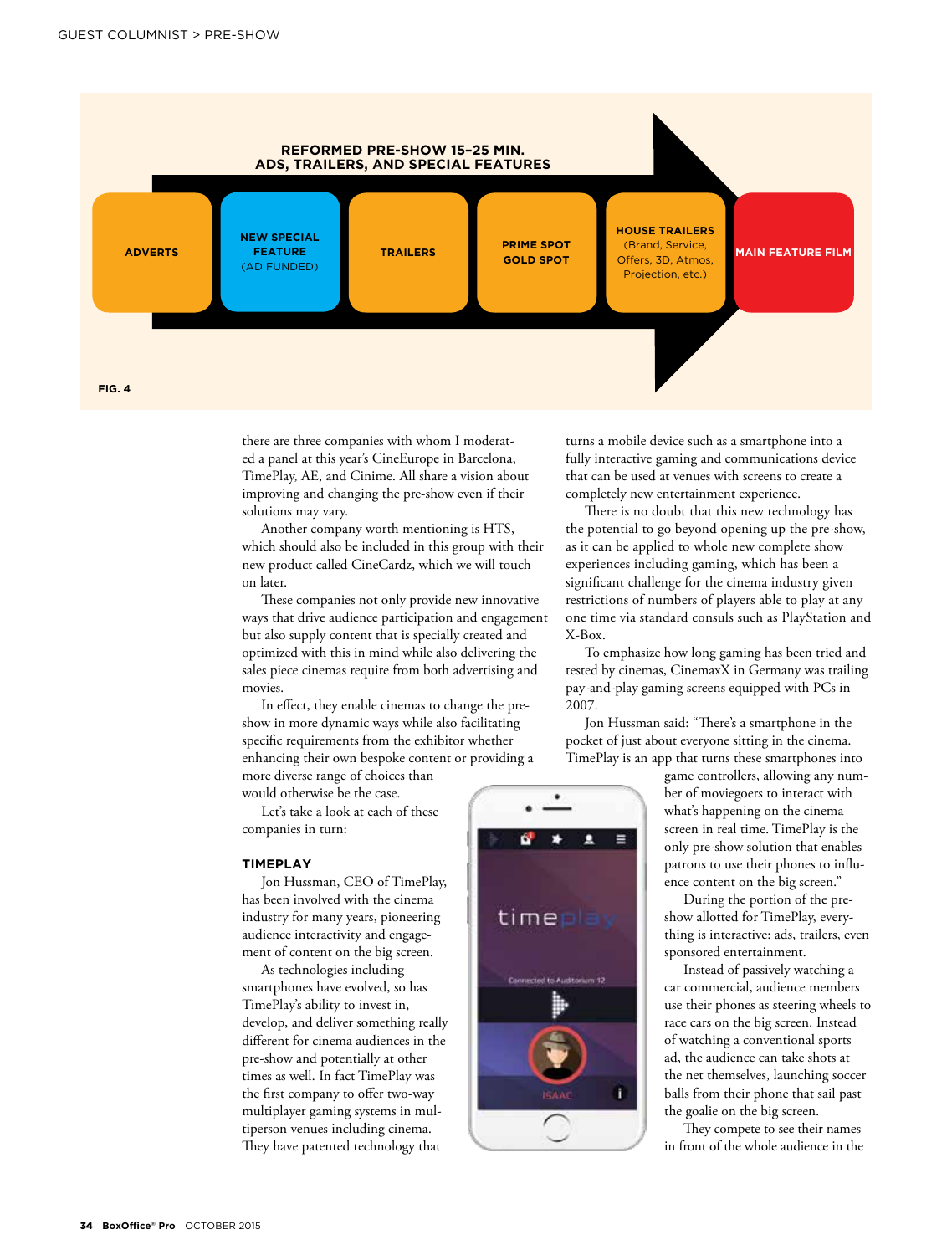list of winners, and to receive prizes, coupons, and other offers—all delivered right to their smartphones—based on performance and participation. Those prizes can also be tied to the theater's own loyalty rewards program.

TimePlay brings value to all stakeholders—audiences, cinema exhibitors, and screen advertisers. Audiences are entertained and engaged by the TimePlay-powered pre-show. They arrive early and return more frequently. The result is improved concessions sales and increased CPM's. TimePlay's interactive ad campaigns are more effective and have higher engagement and activation compared to traditional linear ones.

This isn't just theory: TimePlay has already become an integral part of the cinema experience in Canada, where it was adopted by Cineplex in 2012 and is now running on hundreds of screens across the country.

Every day Twitter is flooded with comments like: "I only go to the movies for TimePlay"; "We came 30 mins. early just for TimePlay"; and "#TimePlay just made going to the movies that much more fun."

With its patent-protected system, TimePlay has harnessed the incredible potential of interactive technology in order to reinvent the pre-show, connecting audiences to each other and the cinema screen. TimePlay held an impressive launch of their new

offering at CinemaCon this year in Vegas at a special event involving several hundred delegates.

#### **AE (AUDIENCE ENTERTAINMENT LLC)**

As Adam Cassells, CMO for AE, told me for this article, "We have been developing pre-show solutions in cinema and live events since 2007, and now we've reached a point where there's technology in every facet of our lives.

"Technology is just now part of our lives, and the stories that we tell need



**AUDIENCE ENTERTAINMENT**  to adapt to the mediums we are creating. No longer is it sufficient to simply be told a story. We want to be part of one. We've seen that revolution happen in every industry so far. In the cinema and big-screen environment, we've never been able to enable a direct connection, a real-time live connection with our audiences. We're saying to them, don't just consume, participate! Be part of this story.

"The big-screen format is a unique one. It's one where we congregate to experience the story that is happening and unfolding in front of us. How do you direct that in a group format? How do you control that in a way that's meaningful, that creates a deeper, emotional connection? Well, you do that through motion, you do that through sound, you do it through your smartphone; you do that through the tools you come equipped with when you enter the environment so you can start to see that narrative in a way you're most excited by.

"As directors, as storytellers, as creators, we often consider the narrative in one direction. And we have presented that direction incredibly well through multiple formats to date. But now, through interactivity as a format, we're creating a new brush for the canvas that lets you create and offer a more playful and reactive experience. And that's why I get up in the morning, because what we're able to do is blend technology and storytelling in a way that doesn't isolate the audience, but what brings them together, that brings them deeper into the story to have a more meaningful connection with what's happening on the screen. And that's a wonderful thing to be able to bring to life.

"All content takes time to fully take advantage of a new format, and so we have started with branded content, helping advertisers reach new success in the cinema environment; we have begun working with the studios to merge trailers and gaming, and who knows what will be next.

"We see ways to enhance the entire show, from the lobby to the exit; as you're buying your ticket you might be part of a digital campaign that immerses you, such as bar codes. When you enter the auditorium, that's when the magic really happens and always has."

AE has recently announced using Wi-Fi–based technology to complement its preexisting sound and motion platform all using its iD system (interactive dimension) and will require no app or download to sign in. This new platform was debuted at CinemaCon in Las Vegas in partnership with Barco and is due to be integrated into its Escape multiscreen offering, which was recently rolled out in a number of territories with the release of *The Maze Runner*.

AE pre-show systems are in 20 markets in the U.S. with announcements about international to be made in the near future.

Recently we have seen reported TimePlay filing a suit against Audience Entertainment LLC, alleging that it has infringed a TimePlay United States registered patent relating to two-way multiplayer gaming systems deployed in multiperson venues.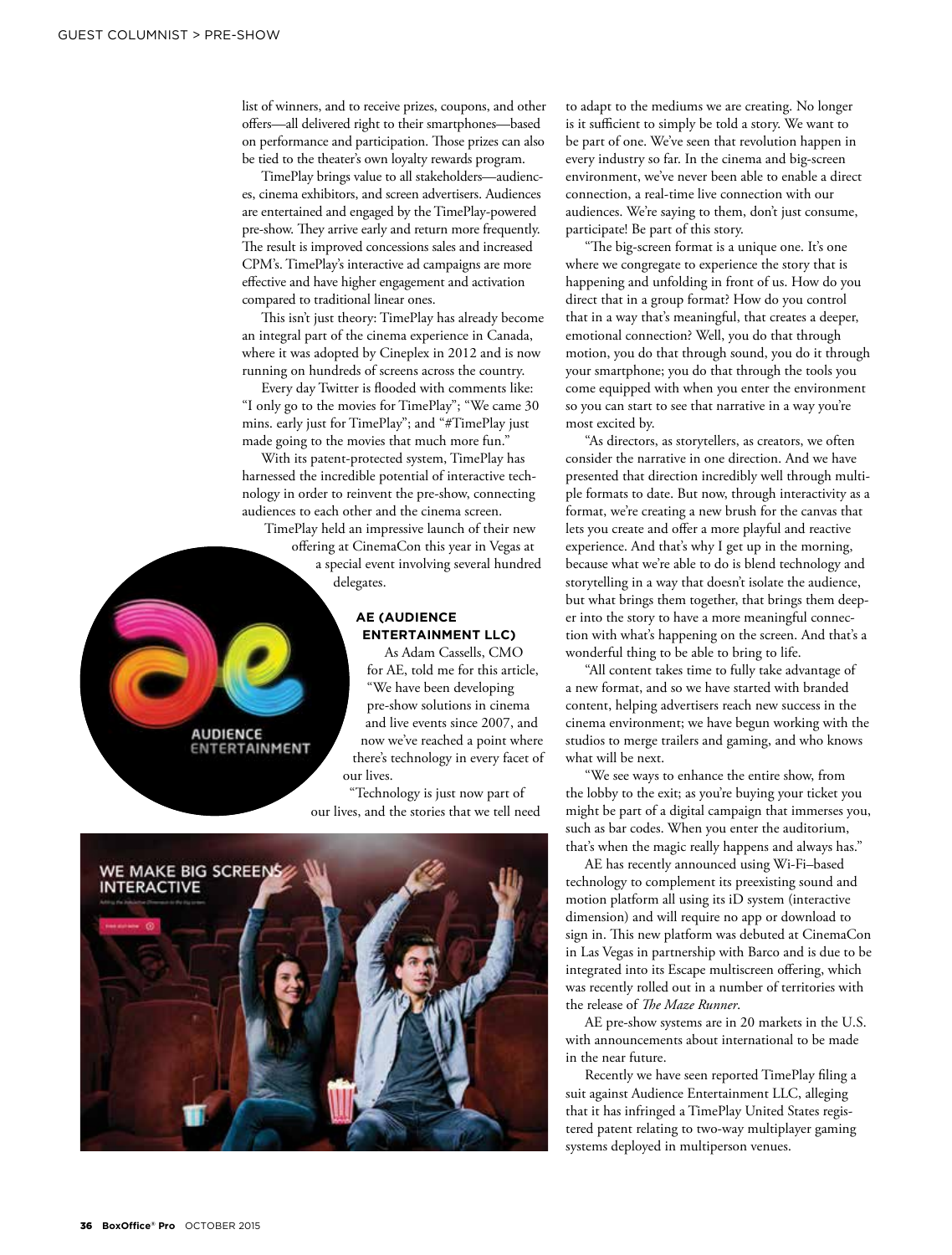

#### **CINIME**

Cinime started life as an initiative from DCM (Digital Cinema Media) around five years ago and is now a separate company with offices in London, L.A., Singapore, and Beijing.

As with TimePlay and AE, Cinime uses smartphones via a specific app that enables cinema-goers to connect with what is playing on the big screen as well as content being played on the small screens in foyers.

According to Joe Evea (COO Cinime), "We have built our technology specifically to enable mass participation. There is no infrastructure required, and anyone can participate once they have downloaded the application.

**Eine**<br>Carc To book a CineCardz' for someone special visit www.cinecardz.com

Our belief is that there is a global opportunity for cinema to become a more 'connected' medium. A universal cinema application that makes going to the cinema more rewarding (via entertainment and utility) will help sustain the industry and ensure it remains relevant with the tech-savvy teen and young-adult audience.

"In terms of rollout and evidence of how effective it has been, Cinime has run over 70 campaigns globally. The average engagement rate (i.e., Cinime users taking part in an experience on screen and then finding out more once they leave the cinema) is 45 percent. With 85 percent of Cinime users saying they enjoy the onscreen interactive experience and a majority number having played more than three times in the past six months, we know that Cinime can add double-digit percentage growth to the bottom line of the annual advertising revenue for participating sales houses. This comes both from Cinime-enabled campaigns being charged at a premium and the halo effect of Cinime opening new conversations with brands."

Revenue generated via Cinime either with advertisers or direct from the consumer is shared with the exhibitor and/or the cinema sales house. All revenue has to be incremental before Cinime can take any share of it.

#### **CINECARDZ (HTS)**

CineCardz is a new product recently launched at CinemaCon in Las Vegas and also at CineEurope in Barcelona this year. Pioneered by Highland Technology Solutions in France, CineCardz provides the public with the unique opportunity to preorder and purchase a greeting card on the big screen for a family member, friend, colleague, or partner. Quite simply it is the world's largest bespoke greeting card.

It is mentioned in this article because the personalized greetings message that is booked and paid for to play at a specific cinema, day, time, and show will play during the pre-show and last up to 60 seconds. The company has stated that the nearer CineCardz are played to the main feature the better—due to the higher occupancy discussed in last month's piece.

This is a very different service than those provided by AE, Cinime, and TimePlay. There is not direct interactivity via a mobile app or Wi-Fi with the big screen. Sending a very special and personal message

to someone in the audience, however, should create high engagement not only from the person(s) receiving it but also from the rest of the audience, whether it is for a birthday, Valentine's Day, good luck message,

etc., people will respond positively to it.

The technology to enable a cinema to provide this offer is provided free of charge by HTS in conjunction with Arts Alliance Media. Revenue is split 50-50 with the cinema owner. All customer data is shared as the purchase of the CineCardz is done in conjunction with the exhibitor via links on their website.

The concept is simple to understand from a public point of view, and according to research run by the company it is going to be very appealing to cinema audiences across many countries.

CineCardz are purchased via a specially built website/app where buyers choose a fun animation and add their message and upload a picture. The content is approved by online filters and the cinema managers. Pricing for CineCardz will vary by market but are set to be highly affordable for the public according to recent testing.

It is planned for one CineCardz to be played per show, per screen. So over a period of a year the number of CineCardz available to purchase and drive additional revenue ratchets up to a potentially significant figure for exhibitors.